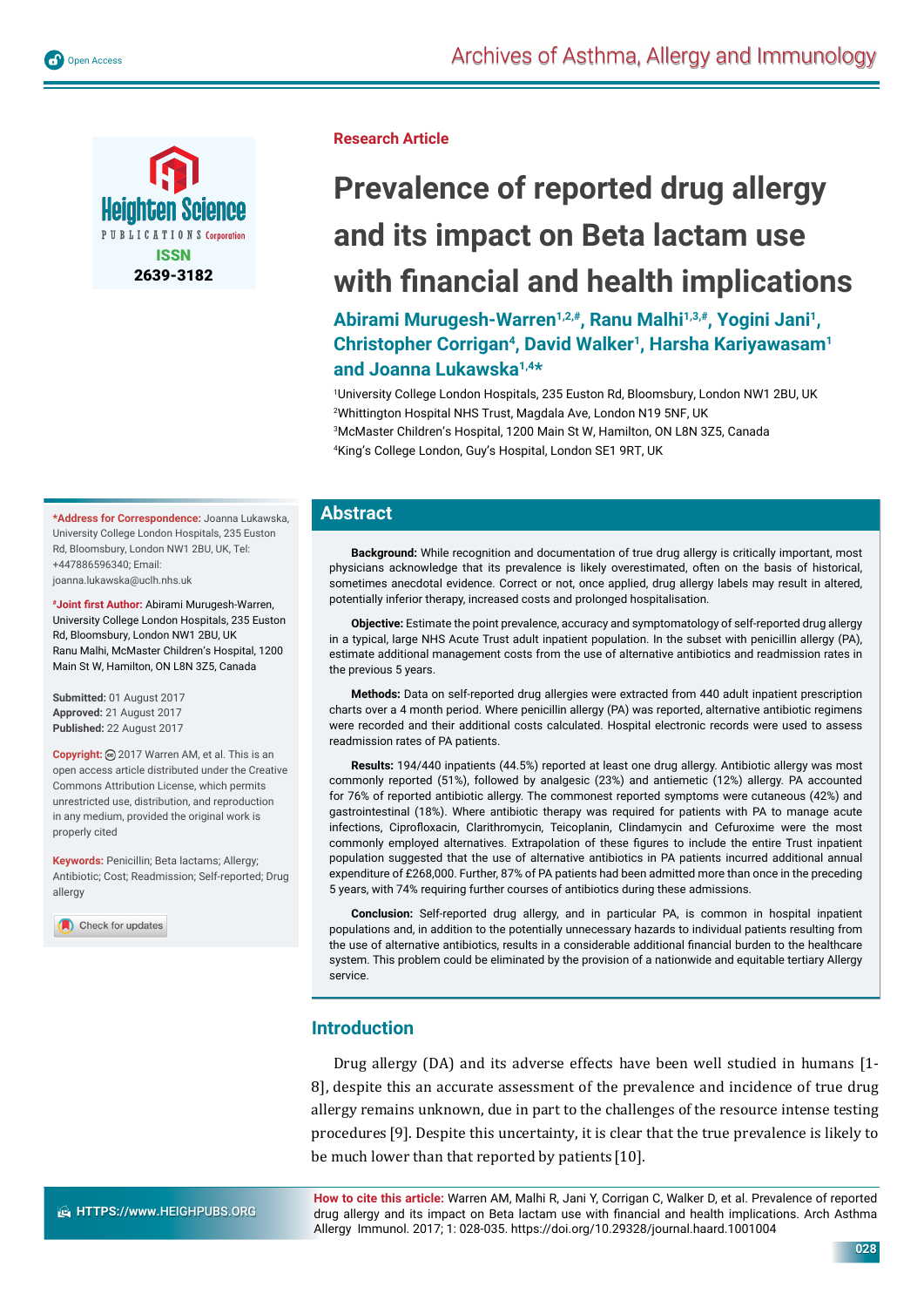

In routine clinical practice, and especially when compiling medical records, distinction of the authenticity of adverse drug reactions (ADRs) is of little practical importance; it is assumed that all drugs listed in the Drug Allergy section of a prescription chart are drugs that the patient's doctors and pharmacists believe may have significant risk attached to them and are generally avoided. In contrast, this may be very problematic for the prescriber, particularly in cases of self-reported penicillin allergy (PA) in patients presenting with severe infections. Penicillin is narrow spectrum, well tolerated and inexpensive; consequently it is the most commonly prescribed antibiotic in secondary care [11]. The problem of self-reported PA is compounded by the fact that in practice, it is typically extended to include all betalactam (BL) drugs because of their potential for cross reactivity [12]. This is a serious concern as BL antibiotics are considered to be first-line empirical treatment for many life-threatening infections, such as bacterial meningitis [13], sepsis and septic shock [14], intra-abdominal infections [15], hospital-acquired, ventilator associated pneumonia [16], diabetic foot infections [17], and skin and soft tissue infections [18].

The non-beta lactam (NBL) antibiotic therapy options that remain for patients labelled with PA include aminoglycosides, fluoroquinolones, tigecycline, or trimethoprim/sulphamethoxazole. Unfortunately, their use has been associated with higher treatment failure rates [19], more significant unwanted effects, a greater incidence of *Clostridium difϔicile*, methicillin-resistant *Staphylococcus aureus*, vancomycin-resistant *Enterococcus* species super-infections, antibiotic resistance [13,14] and longer lengths of stay compared with those without PA[9].

The pharmacoeconomic impact of PA is also not insignificant. Picard and colleagues estimated that patients labelled as having PA carried an individual additional cost of more than \$326 per patient per admission [20]. In the UK, the cost of NBL antibiotics may be 1.82-2.58 fold higher than first-line antibiotics when used in patients with PA [21].

We designed a study to determine the point prevalence, symptomatology and accuracy of self-reported DA in secondary care.

We then focused on PA. We aimed to determine how many of our sample of patients were eligible for BL therapy as 'first line' treatment according to local and national guidelines, and how this treatment was modified by a label of PA. Finally, we estimated the incremental costs incurred through use of these alternative regimes during the current admission and thus the potential savings from 'unlabelling' these patients. We further examined the recurrent admission rates of these PA labelled patients to extrapolate potential savings over a 5-year period.

# **Methods**

We undertook a cross-sectional study of 440 prescription charts for adult patients admitted to the surgical and medical wards of a large NHS Acute Trust (1,093 inpatient beds) over a 4-month period between November 2014 and February 2015. Patients were questioned on admission using a standard proforma. The presence or absence of DA, the medications listed and the signs and symptoms of DA appearing in the 'DA' section of the prescription were recorded. Every DA listed in the prescription was confirmed with the patient.

We enquired about the accuracy of the record with the patient and whether DA was confirmed by an allergist. Where PA was reported, alternative antibiotics used during the present admission were documented, if required. In order to estimate the cost implications of prescribing alternative antibiotics to patients with self-reported PA, we studied a subset of 27 patients with a range of diseases (community acquired pneumonia, hospital acquired pneumonia, sepsis of unknown origin, infective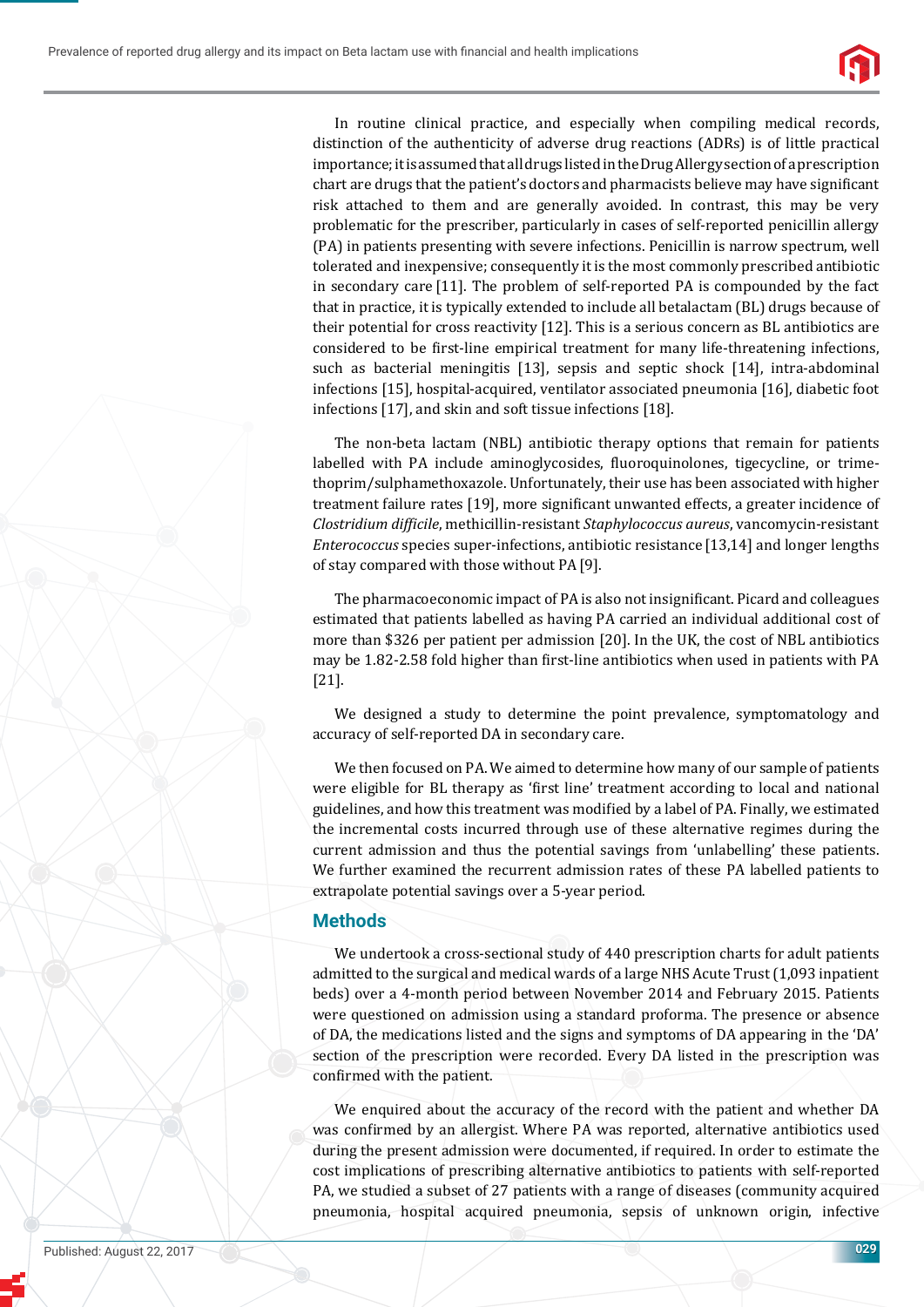

exacerbation of COPD, neutropaenia, abdominal sepsis, skin infection and osteomyelitis) in whom therapy with BL would be considered 'first line' according to local hospital guidelines, but required alternatives due to the documented PA (Table 1). Prices for each medicine were derived primarily from the Drug Tariff available at the time of the analysis. Where products were not listed in the Drug Tariff, list prices were derived from the British National Formulary (Table 2) [22,23]. This was the basic drug tariff and did not include additional costs of personnel and therapeutic monitoring required for some of the BL alternatives. We then compared these costs with the theoretical costs of administering BL antibiotic therapy as per local and national guidelines. For this we used the prices of standard intravenous therapy (Table 2), reasoning that this would most likely have been employed for these acute, severe systemic infections. The differences between the costs were then summed to compute the additional daily cost. Costing analysis was conducted by 2 researchers independently.

The hospital's Electronic Record System was used to review the numbers of previous admissions in the preceding 2 and 5 year periods prior to the index period for patients with self-reported PA. The electronic 'Discharge Summary' was used to assess how many of these admissions required antibiotics and what antibiotic alternatives were used.

| Table 1: cost of alternative antibiotics versus 1 <sup>st</sup> line treatment for 8 common conditions with BL as 1 <sup>st</sup> line treatment. |                      |                                           |                                       |                                                 |                                                                      |                                         |  |
|---------------------------------------------------------------------------------------------------------------------------------------------------|----------------------|-------------------------------------------|---------------------------------------|-------------------------------------------------|----------------------------------------------------------------------|-----------------------------------------|--|
| <b>Condition</b>                                                                                                                                  | No of pt<br>treated* | 1 <sup>st</sup> line Abx                  | Total daily cost 1st<br>line $(E)$ ** | <b>Actual total daily</b><br>costs (£) $\wedge$ | <b>Estimated total daily</b><br>additional cost $(E)_{\wedge\wedge}$ | <b>Fold increase in</b><br>$cost \perp$ |  |
| Community acquired<br>pneumonia                                                                                                                   |                      | Cefuroxime                                | 106.05                                | 149.95                                          | 43.90                                                                | 1.41                                    |  |
| Hospital acquired<br>pneumonia                                                                                                                    | 5                    | Amoxicillin + clarithromycin              | 102.75                                | 143.16                                          | 40.41                                                                | 1.39                                    |  |
| Sepsis of unknown origin                                                                                                                          | 5                    | Cefuroxime                                | 75.75                                 | 213.01                                          | 137.26                                                               | 2.81                                    |  |
| COPD infective<br>exacerbation                                                                                                                    | 3                    | Amoxicillin                               | 4.95                                  | 48.32                                           | 43.37                                                                | 9.76                                    |  |
| Neutropaenic sepsis                                                                                                                               | $\overline{2}$       | Tazocin + gentamicin                      | 72.58                                 | 137.16                                          | 64.58                                                                | 1.89                                    |  |
| Abdominal sepsis                                                                                                                                  | $\overline{2}$       | Cefuroxime                                | 30.30                                 | 42.65                                           | 12.35                                                                | 1.41                                    |  |
| Skin infection                                                                                                                                    | $\overline{2}$       | IV flucloxacillin                         | 66.80                                 | 38.57                                           | $-28.23$                                                             | 0.58                                    |  |
| Osteomyelitis                                                                                                                                     |                      | IV flucloxacillin + PO sodium<br>fusidate | 37                                    | 19.67                                           | $-17.33$                                                             | 0.59                                    |  |
| <b>Total patients</b>                                                                                                                             | 27                   |                                           | Total savings per day                 |                                                 | £296.31                                                              |                                         |  |

\*only includes PA patients who suffered from a condition for which a beta-lactam antibiotic was 1st line treatment.

\*\*total daily cost of treating all patients with the specific condition according to 1st line antibiotic regime (IV costs used to provide conservative price difference).

 $\sim$  Total daily cost of alternative antibiotic regime prescribed in the trust if treating all patients with the specific condition.

 $\sim$  Difference between total daily costs of preferred regime (involving BL) subtracted from alternative antibiotic total daily costs.

⊥ Calculation= (actual daily cost per pt/total cost 1st line per pt).

| Table 2: cost of antibiotics used for calculations [22,23]. |                     |                                |  |
|-------------------------------------------------------------|---------------------|--------------------------------|--|
| <b>Class of Antibiotic</b>                                  | <b>Antibiotic</b>   | Cost per patient per day $(E)$ |  |
|                                                             | Cefuroxime          | 15.15                          |  |
|                                                             | Amoxicillin         | 1.65                           |  |
| <b>BL Antibiotics</b>                                       | Tazocin             | 60.68                          |  |
|                                                             | Ceftriaxone         | 19.18                          |  |
|                                                             | Co-amoxiclav        | 3.18                           |  |
|                                                             | Flucloxacillin (IV) | 33.40                          |  |
| <b>Non-BL Antibiotics</b>                                   |                     |                                |  |
|                                                             | Chloramphenicol     | 5.56                           |  |
| Fluoroquinolones                                            | Ciprofloxacin       | 39.58                          |  |
| <b>Macrolides</b>                                           | Clarithromycin      | 18.90                          |  |
| Glycopeptides                                               | Teicoplanin         | 7.32                           |  |
|                                                             | Vancomycin          | 25.00                          |  |
| Lincosamide                                                 | Clindamycin         | 12.35                          |  |
| Aminoglycoside                                              | Gentamicin          | 5.95                           |  |
| Fusidane                                                    | Sodium fusidate     | 3.60                           |  |
|                                                             | Trimethoprim        | 0.14                           |  |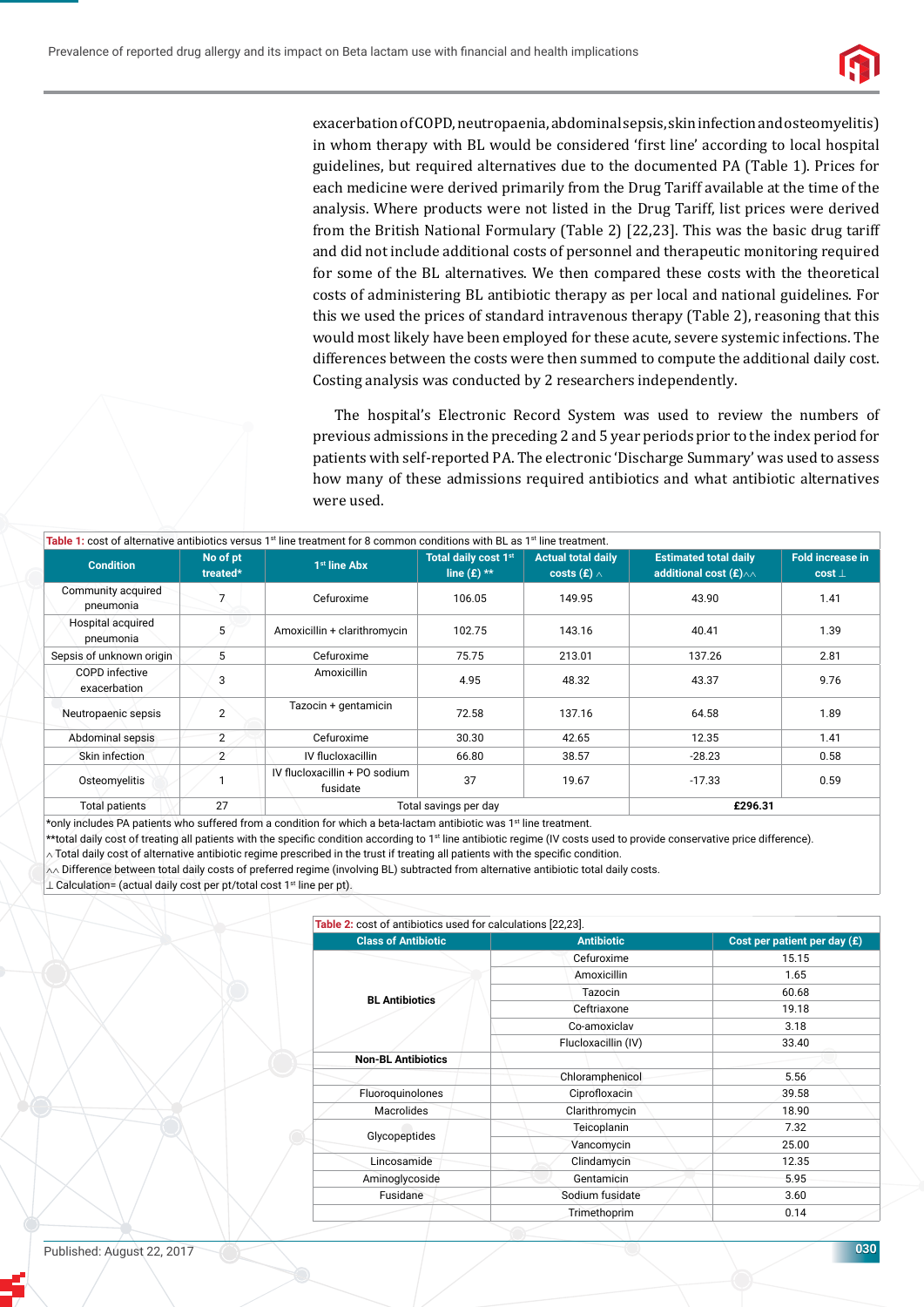

## **Results**

A total of 440 inpatient prescription charts were reviewed. 194 (44.5%) of the inpatients, of whom 141 were female, had at least one DA recorded in the DA prescription box of their chart while 16% reported two or more. Only 2 patients had been investigated for drug allergy in an allergy clinic. Their DA diagnoses were confirmed through skin testing and challenges. Drug prescription charts reviewed were generally accurate (99%): one patient reported additional DA to omeprazole that had not been documented, while another denied documented clarithromycin allergy.

Antibiotic allergy was the commonest self-reported DA, accounting for 51% of the total reported, while PA accounted for  $17.5\%$  (n=77) of the total reports and 76% of the antibiotic allergy reports. Analgesic and anti-emetic allergy accounted for a further 23% and 12% of the total reports respectively (Figure 1). Reported manifestations of DA reactions were cutaneous (41%), gastrointestinal (19%), neurological (10%), respiratory (4%) and other miscellaneous (6%). Ten percent of reports were of systemic anaphylaxis. A further 10% were considered non-immunologically mediated (e.g. gastrointestinal bleeds with NSAIDs). Self-reported DA was commoner in older patients, with 69% of the total reported by patients aged >55 years.

The range of self-reported symptoms of the patients with PA is shown in figure 2. Interestingly, 44% of these patients were uncertain or ignorant of the drug-induced symptoms which had resulted in their being labelled as having PA.

Of the 77 self-reported PA patients in our cross-sectional survey, 36 (47%) required antibiotic therapy during the current (index) admission, while for 27 patients (35%) we judged that therapy with BL antibiotics would have been considered 'first line' therapy according to national and local guidelines. For such patients, Ciprofloxacin (16%) was the most commonly used alternative, followed by Clarithromycin (11%),



**Figure 2:** Drug reactions as reported by penicillin allergic patients.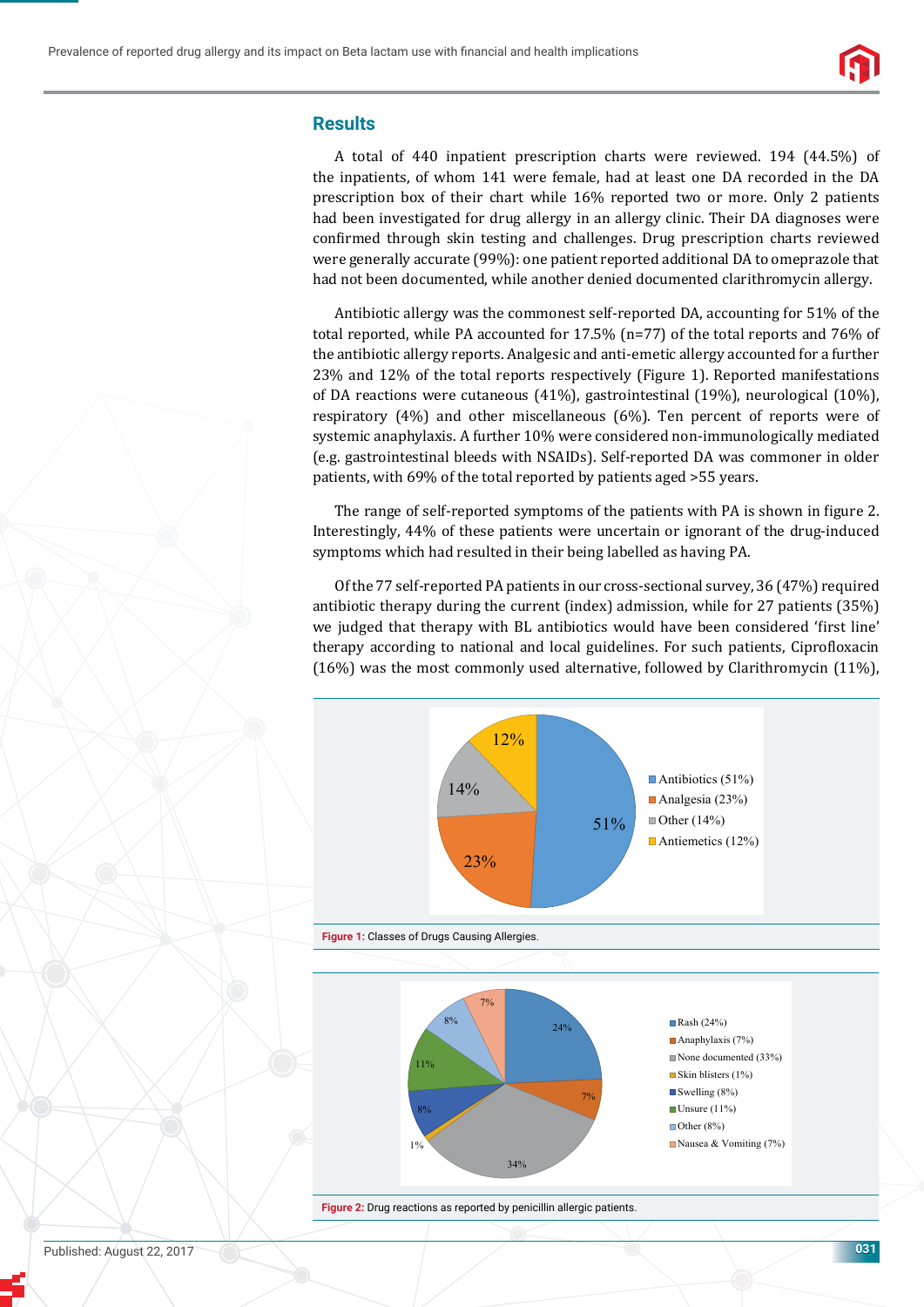

Teicoplanin (8%) and Clindamycin (5%). Cephalosporins were generally avoided in patients with a PA label and used in only in 6.35% (Cefuroxime 5% and Ceftriaxone 1.35%).

Cost calculations suggested an additional daily absolute local pharmacy tariff of £296.31 for the 27 patients (6.1% of the study population) who were labelled with PA and who would otherwise have been treated with BL as 'first line' therapy as per guidelines (Tables 1 and 2). If this is extrapolated theoretically to include the total inpatient population of the Trust (1093 patients, assuming that all beds are occupied), the additional estimated cost of alternative antibiotics for this hospital alone is £734.26 per day, £22,334 per month and £268,000 per year.

A review of the historical electronic records of patients with a self-reported, documented penicillin allergy revealed that 73% and 87% of PA patients identified during the study were admitted more than once in the preceding 2 and 5 year periods, equating to 332 and 465 total readmissions respectively. Seventy-four percent of the PA patients required antibiotics at least once during their readmissions (Table 3). Again, Ciprofloxacin was the most commonly used antibiotic (14%), followed by Clarithromycin (13%), Teicoplanin (7%), Clindamycin (5%), Doxycycline (5%) and Cefuroxime (5%). We were unable to establish from electronic records the type of antibiotic used in 11% of the cases.

#### **Discussion**

Self-reported DA was a common finding amongst our medical and surgical adult inpatients. We found that staggeringly 44.5% reported being allergic to at least one medication [24,25]. Although there appears to be a surprising paucity of studies on this subject matter, others have reported it to be in the range of 7% to 39% [24-26]. The discrepancy between our results and others may be related to the fact that up to 25% of drug reactions although reported by the patients, remain unrecorded in prescription charts and medical records [27].

The prevalence of reported PA has been estimated at 8%-16% [28-32]. Of the inpatient population studied here, 17.5% had a PA recorded in their drug chart.

While failing to ascertain, document and act on drug allergies may be a threat to the health care of individual patients, so may the false assumption that they exist. DA diagnosis is difficult to establish based on clinical history alone [33,34], hence most patients with a label of DA would not ordinarily receive that drug again. This underlines the essential role of formal allergy diagnosis in an allergy clinic; to confirm and characterize DA when it exists and to eliminate the label when it does not. This is particularly pertinent in the case of PA, as penicillin/BL substitution may result in poorer clinical efficacy and potentially serious unwanted effects, such as colonisation with *Clostridium difϔicile* and promotion of antibiotic resistance [9,19,24,25]. Furthermore, following assessment by an allergist, 80-90% of patients with a label of PA are demonstrated to be able to tolerate penicillins [35]. Penicillin skin testing is safe and its negative predictive value is high. In large-scale studies, only 1-3% of patients with negative skin test responses had mild and self-limiting reactions on being challenged with the drug [28]. It is of course not without a cost, however, Macy and Contreras estimated that the cost of extended inpatient stay alone is 9.5 times as much as penicillin allergy testing would cost [9].

| Table 3: Admission rates for penicillin allergic patients. |         |         |
|------------------------------------------------------------|---------|---------|
|                                                            | 2 years | 5 years |
| Total no. of admissions                                    | 332     | 465     |
| Average no. of admissions per patient                      | 4.31    | 6.04    |
| No. of patients requiring readmission (%)                  | 56 (73) | 67(87)  |
| Total admissions requiring antibiotics                     |         | 174     |
| No. of patients requiring antibiotics (%)                  |         | 57(74)  |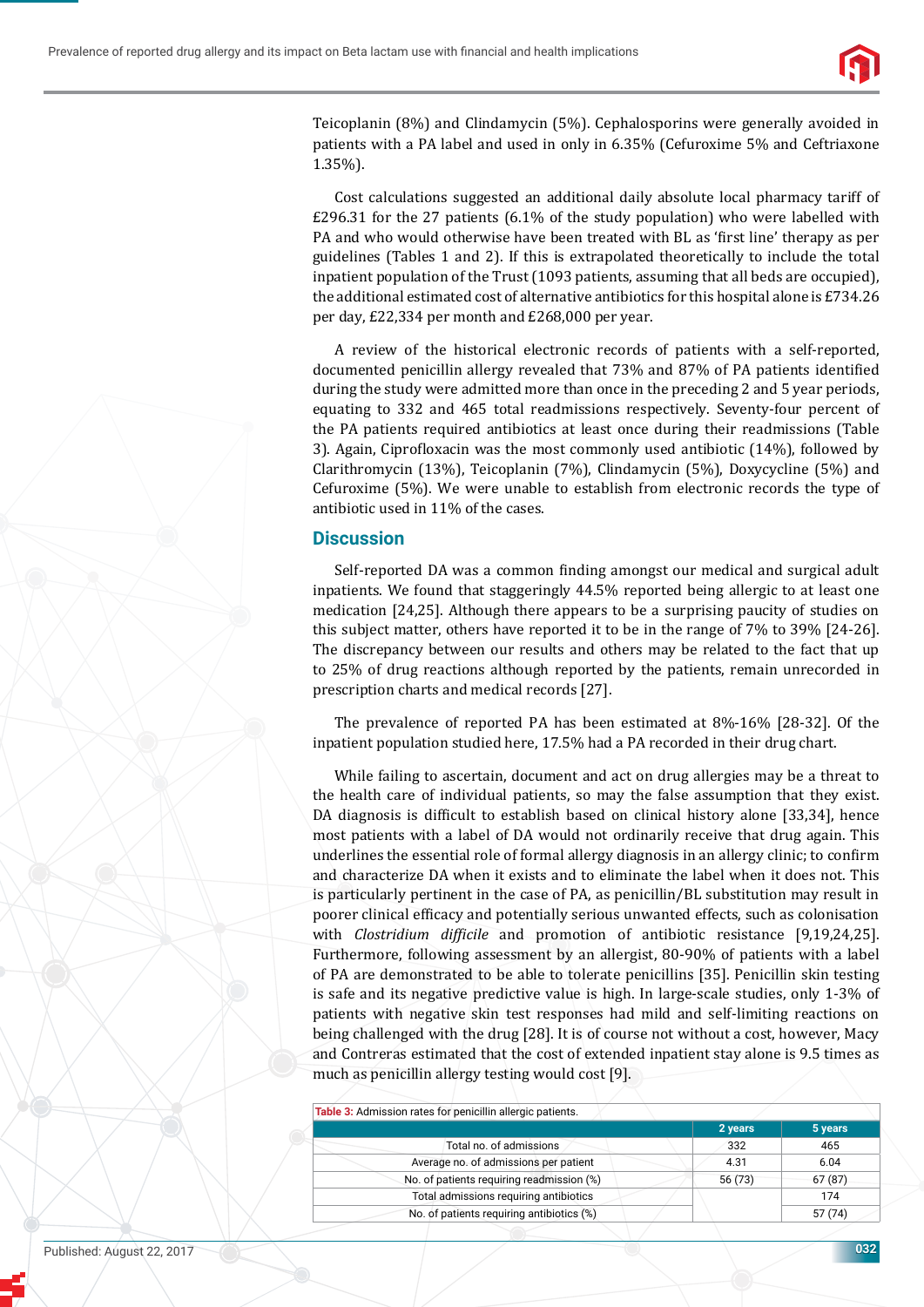



When prescribing antibiotics physicians' choice is based on several factors: underlying condition, local and national guidelines, personal experience, antibiotic sensitivity; antibiotic allergy is only one of the factors consider.

In the present study, BL antibiotics were the standard of care for 36% of patients labelled with PA, while quinolones, macrolides, glycopeptide and lincosamide antibiotics are the most commonly prescribed alternative antibiotic classes in those with presumed PA. This is in keeping with other studies demonstrating that quinolones, carbapenems and clindamycin are usually employed instead of penicillin [36,37].

Our 'snapshot', cross-sectional data suggests that the approximate additional cost of treating penicillin allergic patients in this typical, acute Trust is £268,000 per year. This is likely a minimum estimate, as this figure does not take into account the possible costs of treating unwanted effects of NBL antibiotics or cost of therapeutic drug monitoring required for several NBLs. Actual drug costs are, however, arguably only the tip of the iceberg. The mean duration of hospital admission for patients labelled with PA has been reported as 0.6 days longer than for control subjects [9]. Macy and Contreras estimated \$64.6 million saving over a 3-year study period by virtue of shortening the hospital stay [9].

The problem is compounded with each readmission requiring antibiotics. A significant proportion of hospital inpatients suffer from chronic conditions and require one or more admissions in any calendar year. Remarkably, in our present study 87% of PA patients had at least one other admission in the previous 5 years and antibiotic treatment was required at least once for over 74% of these, suggesting that overall costs over time for PA patients are much greater.

All of this data appears to underline the need for a concerted, global approach to the management of DA. It seems likely that the costs of providing a comprehensive allergy service would be more than offset by savings accrued through cheaper drugs and shorter hospital stays, especially given the readmission rates of most of our PA patients.

It seems inexplicable, therefore, that Allergy as a specialty, and in spite of the previous Parliamentary inquiry, remains "the unmet need" within the NHS [38]. Lack of allergy specialists is a global problem: 66% of Canadian physicians believe that shortage of allergists is a barrier to effective assessment of DA [20]. Only 1% of our inpatients with self-reported DA were reviewed by an allergist. Picard and colleagues made a good case for having allergist on staff in every Canadian teaching hospital [20]. Canada has similar number of physicians per capita to the UK (2.6 vs 2.8 per 1000 people) [39]. There are 188 allergists and 35 allergy trainees, serving the population of 35 million Canadians [40]. In the UK, there are 35 Allergy consultants and 8 allergy trainees serving the population of 65 million. An allergist in most, if not every tertiary referral centre, would begin to address the unmet need in the specialty. However, considering that there are 154 acute trusts, it is clear that at present and in the foreseeable future this remains unachievable.

DA will continue to be a relevant issue for medical practitioners. We are using more medications including biologicals, which are immunogenic by design, and we are living longer, giving individuals more time to acquire more ADRs. We therefore need specialists who can competently deal with this problem. In spite of austerity measures and budgetary cuts, we should invest in allergy, an investment that is likely to bring quick and irrefutable dividends.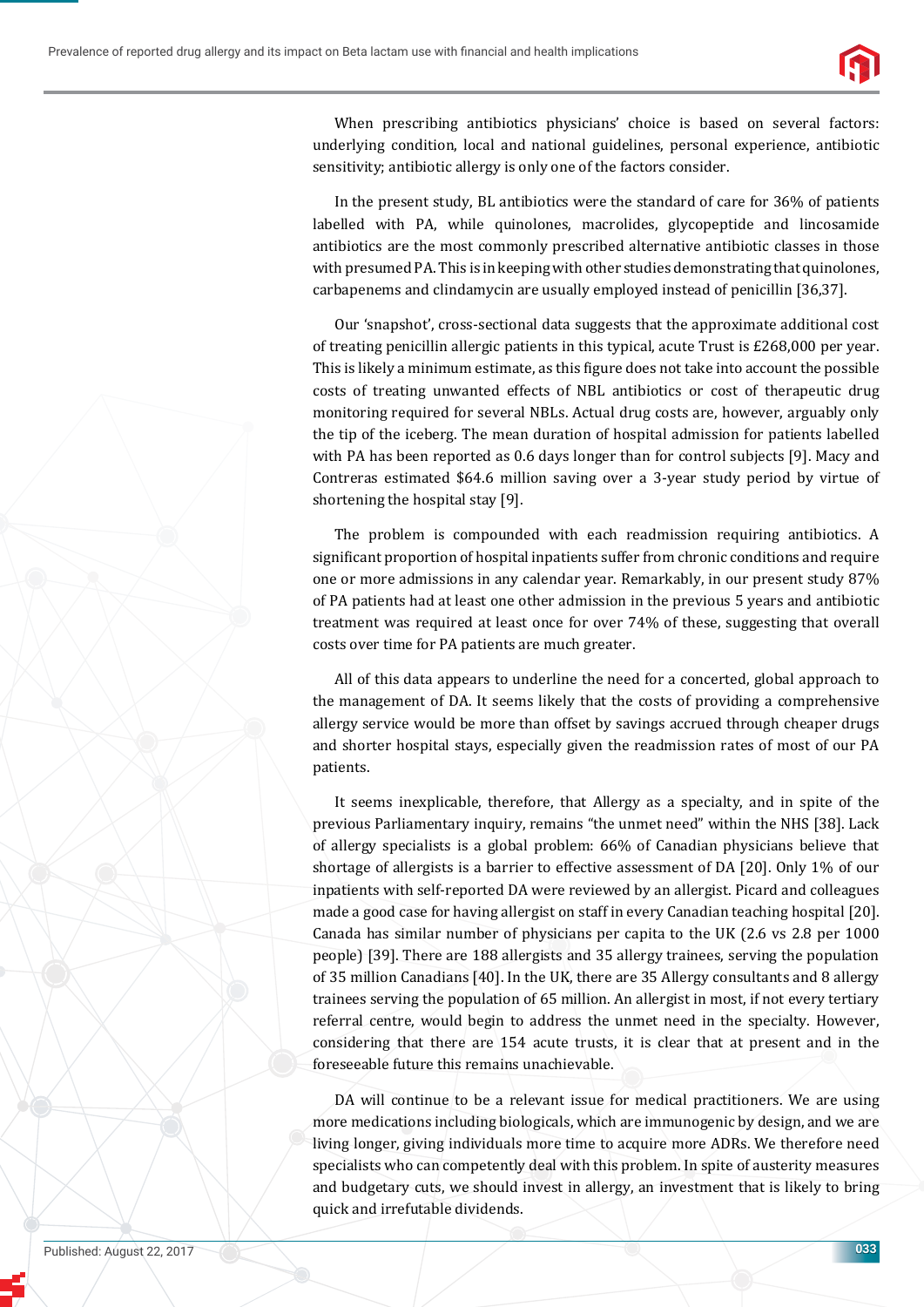

# **Reference**

- 1. Bigby M. Rates of cutaneous reactions to drugs. Arch Dermatol. 2001; 137: 765-770. **Ref.:** https://goo.gl/NSJVU3
- 2. Classen DC, Pestonik SL, Evans RS, Burke JP. Computerized surveillance of adverse drug events in hospitalized patients. JAMA. 1991; 266: 2847-2851. **Ref.:** https://goo.gl/GV1cBb
- 3. Rademaker M, Oakley A, Dufill MB. Cutaneous adverse drug reactions in a hospital setting. N Z Med J. 1995; 108: 165-166. **Ref.:** https://goo.gl/86CLgx
- 4. Hunziker T, Kunzi UP, Braunschweig S, Zehnder D, Hoigne R. Comprehensive hospital drug monitoring (CHDM): adverse skin reactions, a 20-year survery. Allergy. 1997; 52: 388-393. **Ref.:** https://goo.gl/yNG1GA
- 5. Sharma VK, Sethuraman G, Kumar B. Cutaneous adverse drug reactions: clinical pattern and causative agents- a 6 year series from Chandigarh, India. J Postgrad Med. 2001; 47: 388-393. **Ref.:** https://goo.gl/cyzFfa
- 6. Thong BY, Leong KP, Tang CY, Chng HH. Drug Allergy in a general hospital: results of a novel prospective inpatient reporting system. Ann Allergy Asthma Immunol. 2003; 90: 342-347. **Ref.:** https://goo.gl/nyjuSv
- 7. Fiszenson-Albala F, Auzerie V, Mahe E, Farinotti R, Durand-Stocco C, et al. A 6-month prospective survey of cutaneous drug reactions in a hospital setting. Br J Dermatol. 2003; 149: 1018-1022. **Ref.:** https://goo.gl/Lg23pk
- 8. Hernández-Salazar A, Rosales SP, Rangel-Frausto S, Criollo E, Archer-Dubon C, et al. Epidemiology of adverse cutaneous drug reactions. A prospective study in hospitalized patients. Arch Med Res. 2006; 37: 899-902. **Ref.:** https://goo.gl/eKT2So
- 9. Macy E, Contreras R. Healthcare use of serious infection prevalence associated with penicillin 'allergy' in hospitalized patients: a cohort study. J Allergy Clin Immunol. 2014; 133: 790-796. **Ref.:** https://goo.gl/NyVNQC
- 10. Park MA, Matesic D, Markus PJ, Li JTC. Female sex as a risk factor for penicillin allergy. Ann Allergy Asthma Immunol. 2007; 99: 54-58. **Ref.:** https://goo.gl/udaN4i
- 11. Vander Stichele RH, Elseviers MM, Ferech M, Blot S, Goossens H. Hospital consumption of antibiotics in 15 European counties: results of the ESAC Retrospective Data Collection (1997-2002). J Antimicrob Chemother. 2006; 58: 159-167.
- 12. Pumphrey RS, Davis S. Under-reporting of antibiotic anaphylaxis may put patients at risk. Lancet. 1999; 353: 1157-1158. **Ref.:** https://goo.gl/2brVZ4
- 13. Tunkel AR, Hartman BJ, Kaplan SL, Kaufman BA, Roos KL, et al. Practice guidelines for the management of bacterial meningitis. Clin Infect Dis. 2004; 39: 1267-1284. **Ref.:** https://goo.gl/k85jz5
- 14. Dellinger RP, Levy MM, Rhodes A, Annane D, Gerlach H, et al. Surviving sepsis campaign: international guidelines for management of severe sepsis and septic shock. Crit Care Med. 2013; 41: 580-637. **Ref.:** https://goo.gl/D8hdSK
- 15. Solomkin JS, Mazuski JE, Bradley JS, Rodvold KA, Goldstein EJ, et al. Diagnosis and management of complicated intra-abdominal infection in adults and children: guidelines by the Surgical Infection Society and the Infectious Diseases Society of America. Clin Infect Dis. 2010; 50: 133-164. **Ref.:** https://goo.gl/wSDsPS
- 16. American Thoracic Society, Infectious Diseases Society of America. Guidelines for the management of adults with hospital-acquired, ventilator-associated, and healthcare-associated pneumonia. Am J Respir Crit Care Med. 2005; 171: 388-416. **Ref.:** https://goo.gl/A1fbvv
- 17. Lipsky BA, Berendt AR, Cornia PB, Pile JC, Peters EJ, et al. 2012 Infectious Diseases Society of America clinical practice guideline for the diagnosis and treatment of diabetic foot infectious. Clin Infect Dis. 2012; 54: 132-173. **Ref.:** https://goo.gl/bDchcc
- 18. Stevens DL, Bisno AL, Chambers HF, Dellinger EP, Goldstein EJ, et al. Practice guidelines for the diagnosis and management of skin and soft tissue infections: 2014 update by the Infectious Disease Society of America. Clin Infect Dis. 2014; 59: 10-52. **Ref.:** https://goo.gl/d7JXf3
- 19. Jeffries MN, Narayan PP, Shuster JE, Schramm GE. Consequences of avoiding beta-lactams in patients with b-lactam allergies. J Allergy Clin Immunol. 2016; 137: 1148-1153. **Ref.:** https://goo.gl/G2euqr
- 20. Picard M, Begin P, Bouchard H, Cloutier J, Lacombe-Barrios J, et al. Treatment of patients with a history of penicillin allergy in a large tertiary-care academic hospital. J Allergy Clin Immunol Pract. 2013; 1: 252-257. **Ref.:** https://goo.gl/ycXTQp